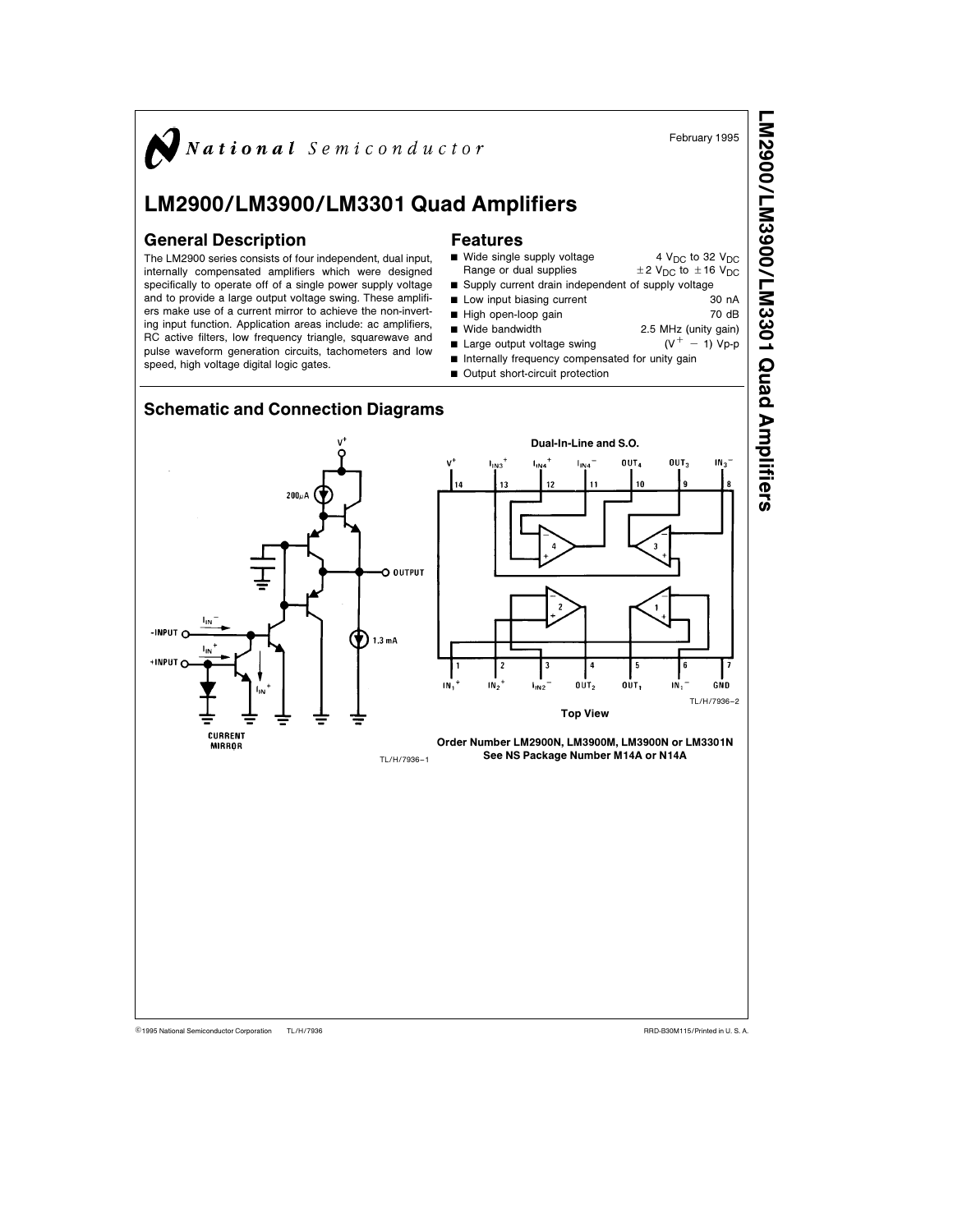|                                                                                                      | <b>Absolute Maximum Ratings</b>                                                                                                                                    |                                                       |                                                            |                                                                        |            |     |        |           |                                                       |                                     |           |     |                  |  |
|------------------------------------------------------------------------------------------------------|--------------------------------------------------------------------------------------------------------------------------------------------------------------------|-------------------------------------------------------|------------------------------------------------------------|------------------------------------------------------------------------|------------|-----|--------|-----------|-------------------------------------------------------|-------------------------------------|-----------|-----|------------------|--|
|                                                                                                      | If Military/Aerospace specified devices are required, please contact the National Semiconductor Sales Office/<br>Distributors for availability and specifications. |                                                       |                                                            |                                                                        |            |     |        |           |                                                       |                                     |           |     |                  |  |
| <b>Supply Voltage</b>                                                                                |                                                                                                                                                                    |                                                       | LM2900/LM3900<br>32V <sub>DC</sub><br>± 16 V <sub>DC</sub> |                                                                        |            |     |        |           | LM3301<br>28 V <sub>DC</sub><br>$±14$ V <sub>DC</sub> |                                     |           |     |                  |  |
| Power Dissipation ( $T_A = 25^{\circ}$ C) (Note 1)<br>Molded DIP                                     |                                                                                                                                                                    |                                                       | 1080 mW                                                    |                                                                        |            |     |        |           | 1080 mW                                               |                                     |           |     |                  |  |
| S.O. Package<br>Input Currents, $I_{IN}$ <sup>+</sup> or $I_{IN}$ <sup>-</sup>                       |                                                                                                                                                                    |                                                       |                                                            | 765 mW                                                                 |            |     |        |           |                                                       |                                     |           |     |                  |  |
| Output Short-Circuit Duration-One Amplifier<br>$T_A = 25^{\circ}$ C (See Application Hints)          |                                                                                                                                                                    |                                                       |                                                            | $20 \text{ mA}$ DC<br>Continuous                                       |            |     |        |           |                                                       | $20 \text{ mA}$ DC<br>Continuous    |           |     |                  |  |
| <b>Operating Temperature Range</b><br>LM2900<br>LM3900                                               |                                                                                                                                                                    |                                                       |                                                            | $-40^{\circ}$ C to $+85^{\circ}$ C<br>$0^{\circ}$ C to $+70^{\circ}$ C |            |     |        |           |                                                       | $-40^{\circ}$ C to $+85^{\circ}$ C  |           |     |                  |  |
| Storage Temperature Range                                                                            |                                                                                                                                                                    |                                                       |                                                            | $-65^{\circ}$ C to $+150^{\circ}$ C                                    |            |     |        |           |                                                       | $-65^{\circ}$ C to $+150^{\circ}$ C |           |     |                  |  |
| Lead Temperature (Soldering, 10 sec.)                                                                |                                                                                                                                                                    |                                                       |                                                            | 260°C                                                                  |            |     |        |           |                                                       | 260°C                               |           |     |                  |  |
| Soldering Information<br>Dual-In-Line Package<br>Soldering (10 sec.)<br><b>Small Outline Package</b> |                                                                                                                                                                    |                                                       |                                                            | $260^{\circ}$ C                                                        |            |     |        |           |                                                       | $260^{\circ}$ C                     |           |     |                  |  |
| Vapor Phase (60 sec.)<br>Infrared (15 sec.)                                                          |                                                                                                                                                                    |                                                       |                                                            | $215^{\circ}$ C<br>220°C                                               |            |     |        |           | $215^{\circ}$ C<br>$220^{\circ}$ C                    |                                     |           |     |                  |  |
| devices.                                                                                             | See AN-450 "Surface Mounting Methods and Their Effect on Product Reliability" for other methods of soldering surface mount                                         |                                                       |                                                            |                                                                        |            |     |        |           |                                                       |                                     |           |     |                  |  |
| ESD tolerance (Note 7)                                                                               |                                                                                                                                                                    |                                                       |                                                            | 2000V                                                                  |            |     |        |           |                                                       | 2000V                               |           |     |                  |  |
|                                                                                                      | <b>Electrical Characteristics</b> $T_A = 25^{\circ}C$ , $V^+ = 15 V_{DC}$ , unless otherwise stated                                                                |                                                       |                                                            |                                                                        |            |     |        |           |                                                       |                                     |           |     |                  |  |
|                                                                                                      | Parameter                                                                                                                                                          | <b>Conditions</b>                                     |                                                            | <b>LM2900</b>                                                          |            |     | LM3900 |           |                                                       | LM3301                              |           |     | Units            |  |
|                                                                                                      |                                                                                                                                                                    |                                                       |                                                            | Min                                                                    | <b>Typ</b> | Max | Min    | Typ       | Max                                                   | Min                                 | Typ       | Max |                  |  |
| Open                                                                                                 | Voltage Gain                                                                                                                                                       | Over Temp.                                            |                                                            |                                                                        |            |     |        |           |                                                       |                                     |           |     | V/mV             |  |
| Loop                                                                                                 | Voltage Gain                                                                                                                                                       | $\Delta V_{\Omega} = 10 V_{\text{DC}}$                |                                                            | 1.2                                                                    | 2.8        |     | 1.2    | 2.8       |                                                       | 1.2                                 | 2.8       |     |                  |  |
|                                                                                                      | Input Resistance                                                                                                                                                   | Inverting Input                                       |                                                            | 1                                                                      |            |     | 1      |           |                                                       | 1                                   |           | МΩ  |                  |  |
|                                                                                                      | <b>Output Resistance</b>                                                                                                                                           |                                                       |                                                            |                                                                        | 8          |     |        | 8         |                                                       |                                     | 9         |     | $k\Omega$        |  |
| Unity Gain Bandwidth                                                                                 |                                                                                                                                                                    | Inverting Input                                       |                                                            |                                                                        | 2.5        |     |        | 2.5       |                                                       |                                     | 2.5       |     | MHz              |  |
| Input Bias Current                                                                                   |                                                                                                                                                                    | Inverting Input, $V^+ = 5 V_{DC}$<br>Inverting Input  |                                                            |                                                                        | 30         | 200 |        | 30        | 200                                                   |                                     | 30        | 300 | nA               |  |
| <b>Slew Rate</b>                                                                                     |                                                                                                                                                                    | Positive Output Swing<br><b>Negative Output Swing</b> |                                                            |                                                                        | 0.5<br>20  |     |        | 0.5<br>20 |                                                       |                                     | 0.5<br>20 |     | $V/\mu s$        |  |
| <b>Supply Current</b>                                                                                |                                                                                                                                                                    | $R_L = \infty$ On All Amplifiers                      |                                                            |                                                                        | 6.2        | 10  |        | 6.2       | 10                                                    |                                     | 6.2       | 10  | mA <sub>DC</sub> |  |
| Output<br>Voltage                                                                                    | V <sub>OUT</sub> High                                                                                                                                              | $R_1 = 2k$ ,<br>$V^+ = 15.0 V_{DC}$                   | $I_{\mid N}^{\mathstrut -} = 0,$<br>$I_{IN}$ + = 0         | 13.5                                                                   |            |     | 13.5   |           |                                                       | 13.5                                |           |     |                  |  |
| Swing                                                                                                | VOUT LOW                                                                                                                                                           |                                                       | $I_{IN}$ <sup>-</sup> = 10 $\mu$ A,<br>$I_{IN}^+ = 0$      |                                                                        | 0.09       | 0.2 |        | 0.09      | 0.2                                                   |                                     | 0.09      | 0.2 | $V_{DC}$         |  |
|                                                                                                      | V <sub>OUT</sub> High                                                                                                                                              | $V^+$ = Absolute<br><b>Maximum Ratings</b>            | $I_{IN}$ = 0,<br>$I_{IN}^+ = 0$                            | 29.5                                                                   |            |     | 29.5   |           |                                                       | 26.0                                |           |     |                  |  |

Current Sink (Note 2) 0.5 1.3 0.5 1.3 0.5 1.3 mADC Capability ISINK  $V_{OL} = 1V$ ,  $I_{IN}^- = 5 \mu A$  5 5

 $R_L = \infty$ , Output Source | | 6 | 18 | | 6 | 10 | | 5 | 18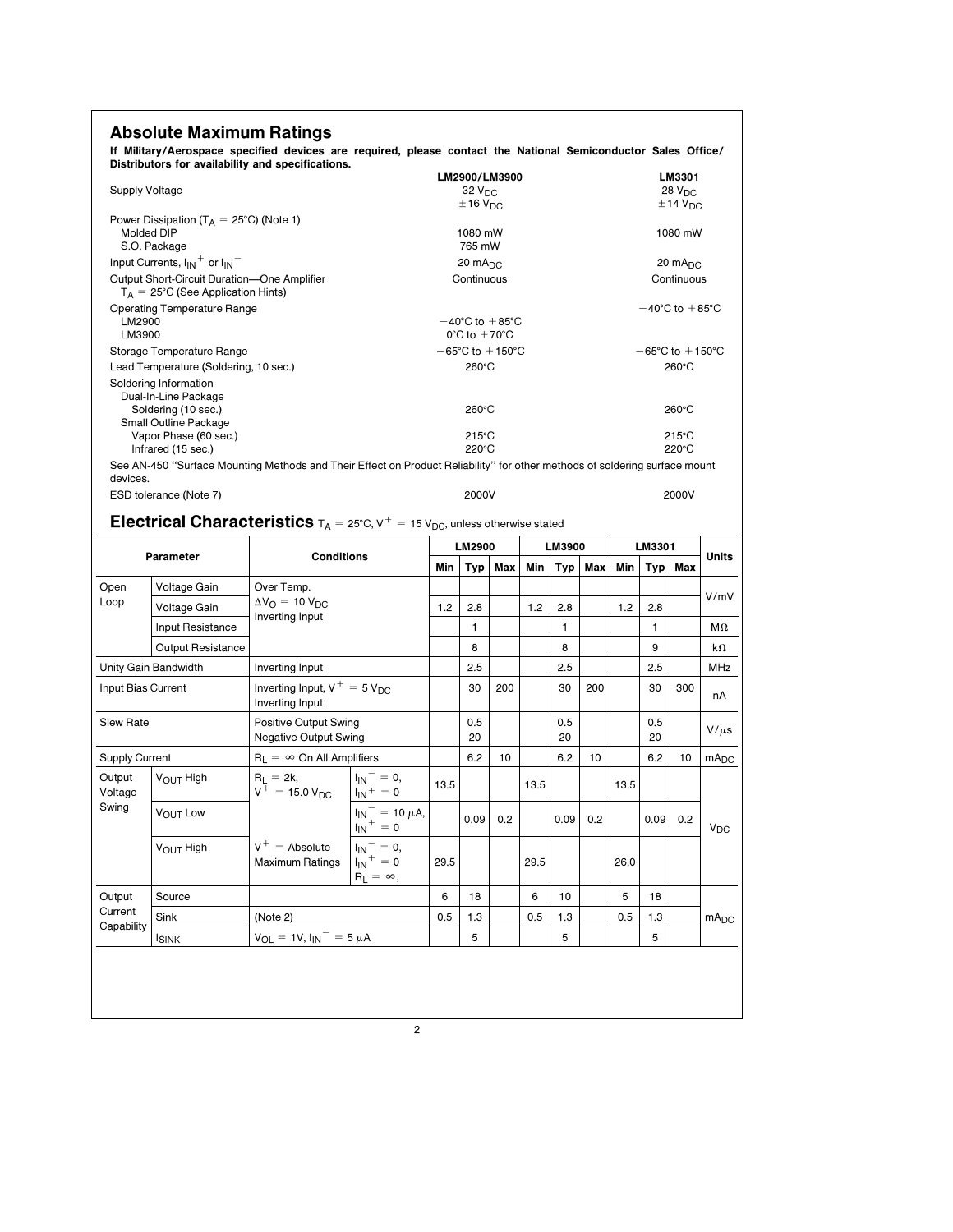|                        | <b>Conditions</b>                               | LM2900       |            |            | LM3900       |            |            | LM3301       |     |              |                  |
|------------------------|-------------------------------------------------|--------------|------------|------------|--------------|------------|------------|--------------|-----|--------------|------------------|
| Parameter              |                                                 | Min          | Typ        | Max        | Min          | Typ        | Max        | Min          | Typ | Max          | <b>Units</b>     |
| Power Supply Rejection | $T_A = 25^{\circ}$ C, f = 100 Hz                |              | 70         |            |              | 70         |            |              | 70  |              | dB               |
| Mirror Gain            | $@ 20 \mu A$ (Note 3)<br>@ 200 $\mu$ A (Note 3) | 0.90<br>0.90 | 1.0<br>1.0 | 1.1<br>1.1 | 0.90<br>0.90 | 1.0<br>1.0 | 1.1<br>1.1 | 0.90<br>0.90 |     | 1.10<br>1.10 | $\mu$ A/ $\mu$ A |
| ∆Mirror Gain           | $\omega$ 20 $\mu$ A to 200 $\mu$ A (Note 3)     |              | 2          | 5          |              | 2          | 5          |              | 2   | 5            | $\%$             |
| <b>Mirror Current</b>  | (Note 4)                                        |              | 10         | 500        |              | 10         | 500        |              | 10  | 500          | $\mu A_{DC}$     |
| Negative Input Current | $T_A = 25^{\circ}$ C (Note 5)                   |              | 1.0        |            |              | 1.0        |            |              | 1.0 |              | mA <sub>DC</sub> |
| Input Bias Current     | Inverting Input                                 |              | 300        |            |              | 300        |            |              |     |              | nA               |

Note 1: For operating at high temperatures, the device must be derated based on a 125°C maximum junction temperature and a thermal resistance of 92°C/W which applies for the device soldered in a printed circuit board, operating in a still air ambient. Thermal resistance for the S.O. package is 131§C/W. Note 2: The output current sink capability can be increased for large signal conditions by overdriving the inverting input. This is shown in the section on Typical

Characteristics.

Note 3: This spec indicates the current gain of the current mirror which is used as the non-inverting input.

Note 4: Input V<sub>BE</sub> match between the non-inverting and the inverting inputs occurs for a mirror current (non-inverting input current) of approximately 10  $\mu$ A. This is therefore a typical design center for many of the application circuits.

Note 5: Clamp transistors are included on the IC to prevent the input voltages from swinging below ground more than approximately  $-0.3$  V<sub>DC</sub>. The negative input currents which may result from large signal overdrive with capacitance input coupling need to be externally limited to values of approximately 1 mA. Negative input currents in excess of 4 mA will cause the output voltage to drop to a low voltage. This maximum current applies to any one of the input terminals. If more than one of the input terminals are simultaneously driven negative smaller maximum currents are allowed. Common-mode current biasing can be used to prevent negative input voltages; see for example, the ''Differentiator Circuit'' in the applications section.

Note 6: These specs apply for  $-40^{\circ}\text{C} \leq T_A \leq +85^{\circ}\text{C}$ , unless otherwise stated.

Note 7: Human body model, 1.5 k $\Omega$  in series with 100 pF.

## Application Hints

When driving either input from a low-impedance source, a limiting resistor should be placed in series with the input lead to limit the peak input current. Currents as large as 20 mA will not damage the device, but the current mirror on the non-inverting input will saturate and cause a loss of mirror gain at mA current levels-especially at high operating temperatures.

Precautions should be taken to insure that the power supply for the integrated circuit never becomes reversed in polarity or that the unit is not inadvertently installed backwards in a test socket as an unlimited current surge through the resulting forward diode within the IC could cause fusing of the internal conductors and result in a destroyed unit.

Output short circuits either to ground or to the positive power supply should be of short time duration. Units can be destroyed, not as a result of the short circuit current causing metal fusing, but rather due to the large increase in IC chip dissipation which will cause eventual failure due to excessive junction temperatures. For example, when operating from a well-regulated +5 V<sub>DC</sub> power supply at  $T_A = 25^{\circ}C$ with a 100 k $\Omega$  shunt-feedback resistor (from the output to the inverting input) a short directly to the power supply will not cause catastrophic failure but the current magnitude will be approximately 50 mA and the junction temperature will be above T<sub>J</sub> max. Larger feedback resistors will reduce the current, 11 M $\Omega$  provides approximately 30 mA, an open circuit provides 1.3 mA, and a direct connection from the output to the non-inverting input will result in catastrophic failure when the output is shorted to  $V^+$  as this then places the base-emitter junction of the input transistor directly across the power supply. Short-circuits to ground will have magnitudes of approximately 30 mA and will not cause catastrophic failure at  $T_A = 25^{\circ}$ C.

Unintentional signal coupling from the output to the non-inverting input can cause oscillations. This is likely only in breadboard hook-ups with long component leads and can be prevented by a more careful lead dress or by locating the non-inverting input biasing resistor close to the IC. A quick check of this condition is to bypass the non-inverting input to ground with a capacitor. High impedance biasing resistors used in the non-inverting input circuit make this input lead highly susceptible to unintentional AC signal pickup.

Operation of this amplifier can be best understood by noticing that input currents are differenced at the inverting-input terminal and this difference current then flows through the external feedback resistor to produce the output voltage. Common-mode current biasing is generally useful to allow operating with signal levels near ground or even negative as this maintains the inputs biased at  $V_{BE}$ . Internal clamp transistors (see note 5) catch-negative input voltages at approximately  $-0.3$  V<sub>DC</sub> but the magnitude of current flow has to be limited by the external input network. For operation at high temperature, this limit should be approximately 100  $\mu$ A. This new ''Norton'' current-differencing amplifier can be

used in most of the applications of a standard IC op amp. Performance as a DC amplifier using only a single supply is not as precise as a standard IC op amp operating with split supplies but is adequate in many less critical applications. New functions are made possible with this amplifier which are useful in single power supply systems. For example, biasing can be designed separately from the AC gain as was shown in the ''inverting amplifier,'' the ''difference integrator'' allows controlling the charging and the discharging of the integrating capacitor with positive voltages, and the ''frequency doubling tachometer'' provides a simple circuit which reduces the ripple voltage on a tachometer output DC voltage.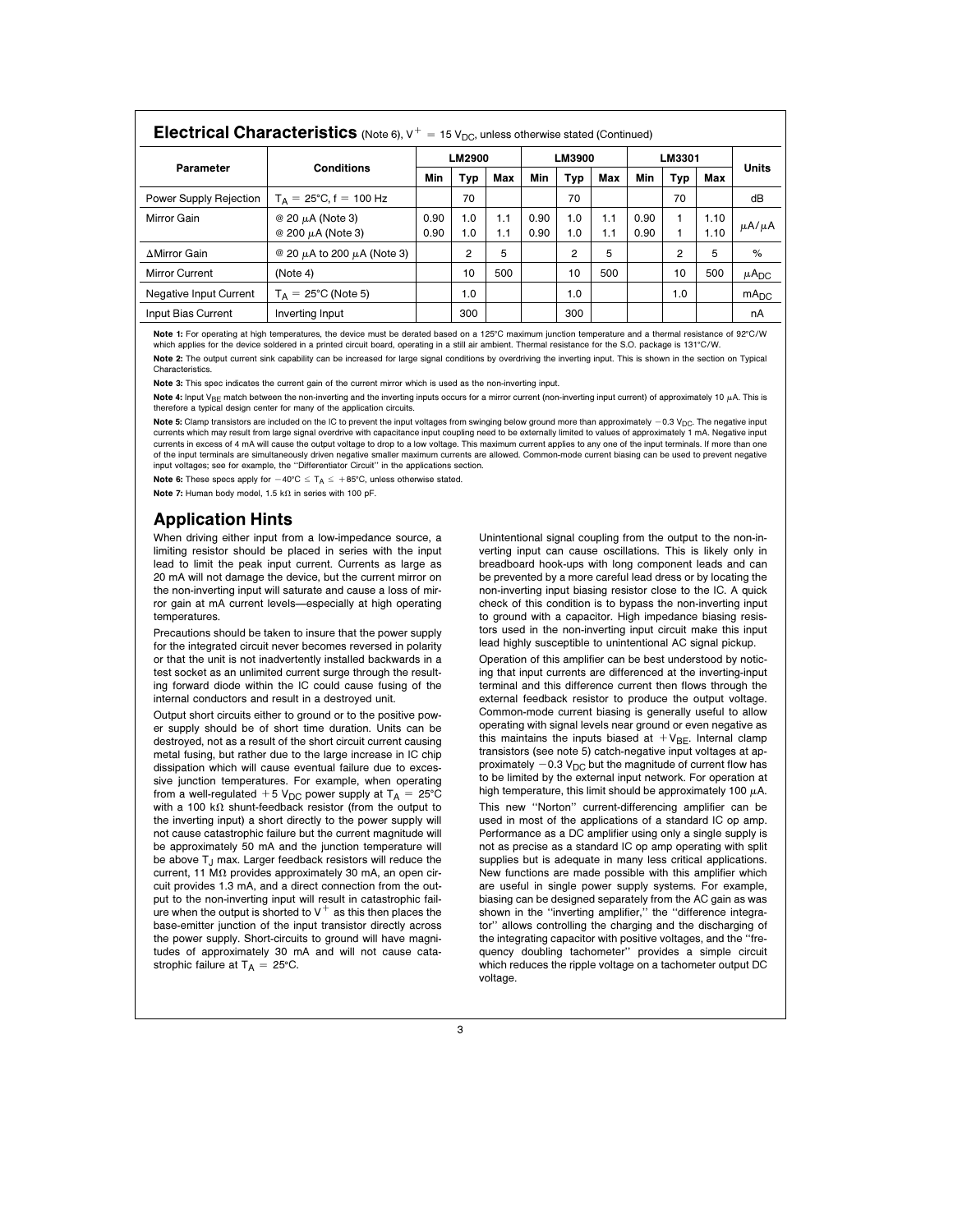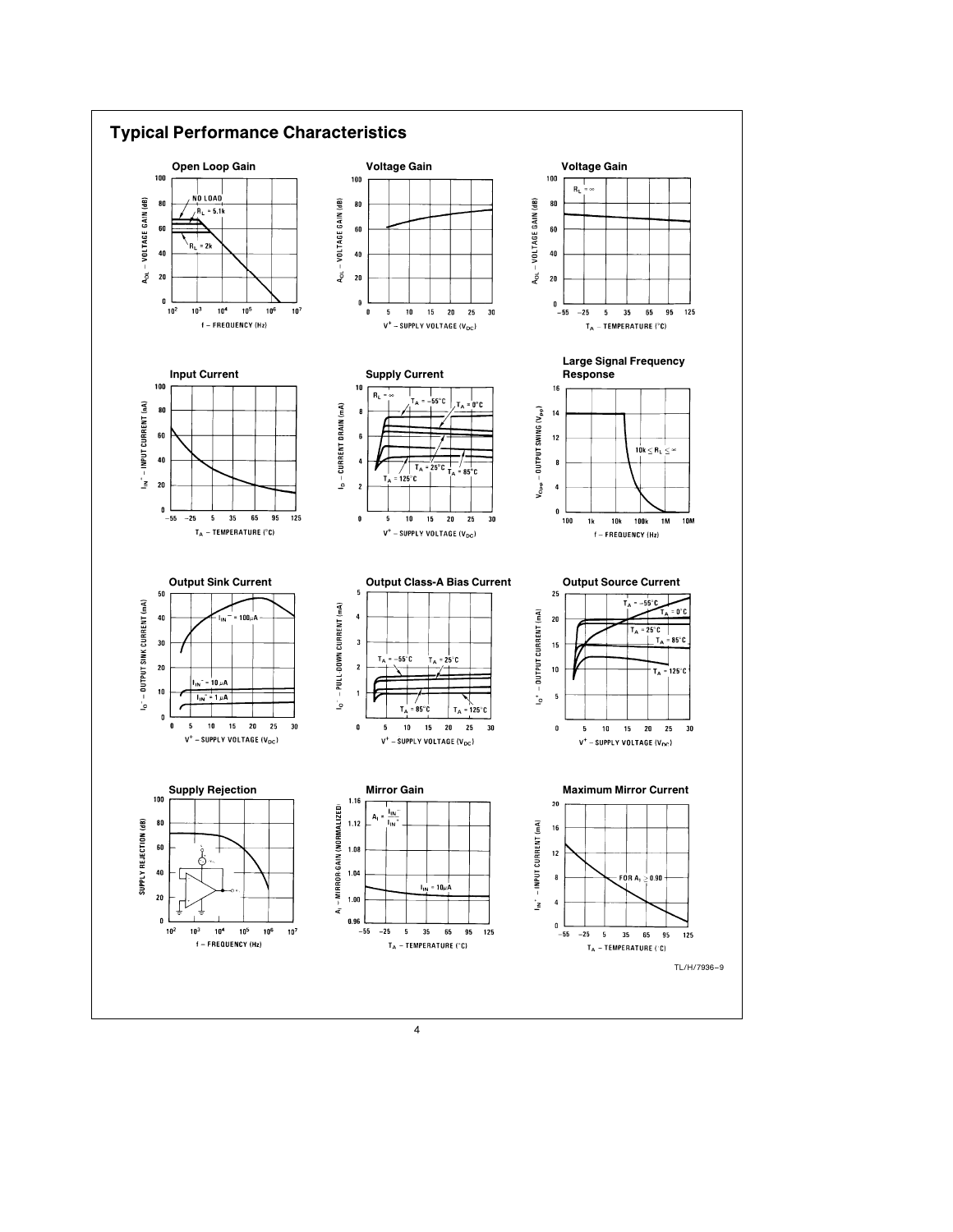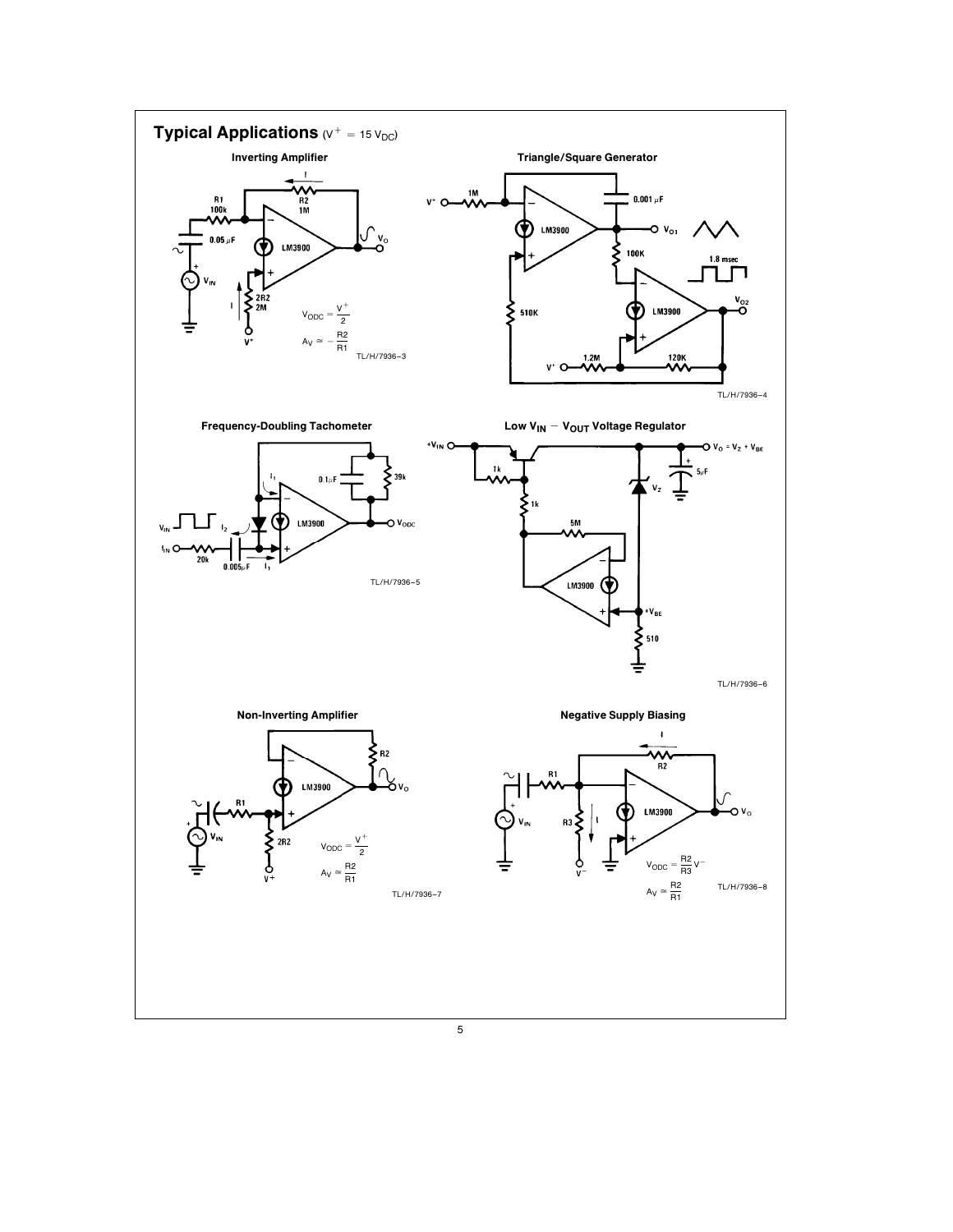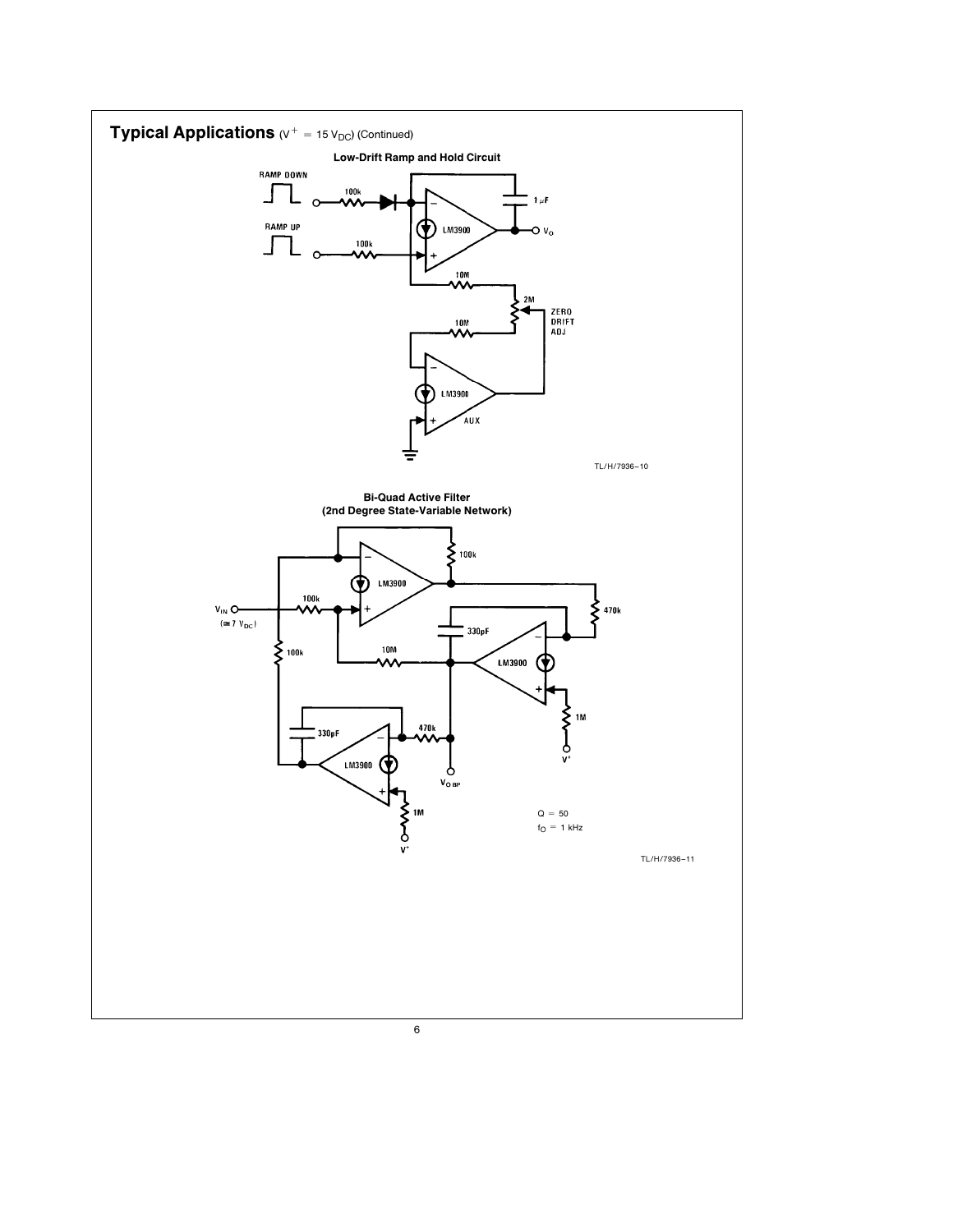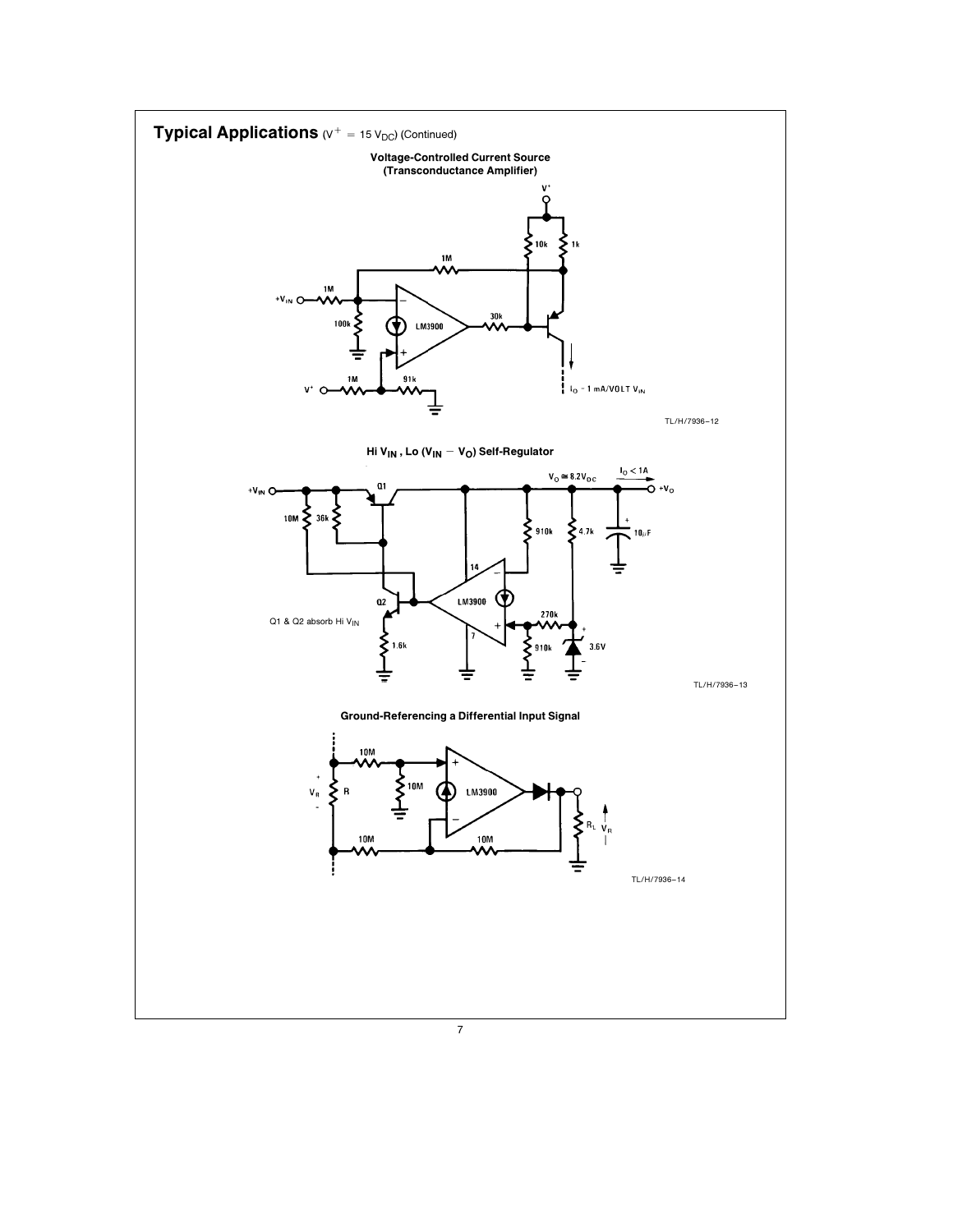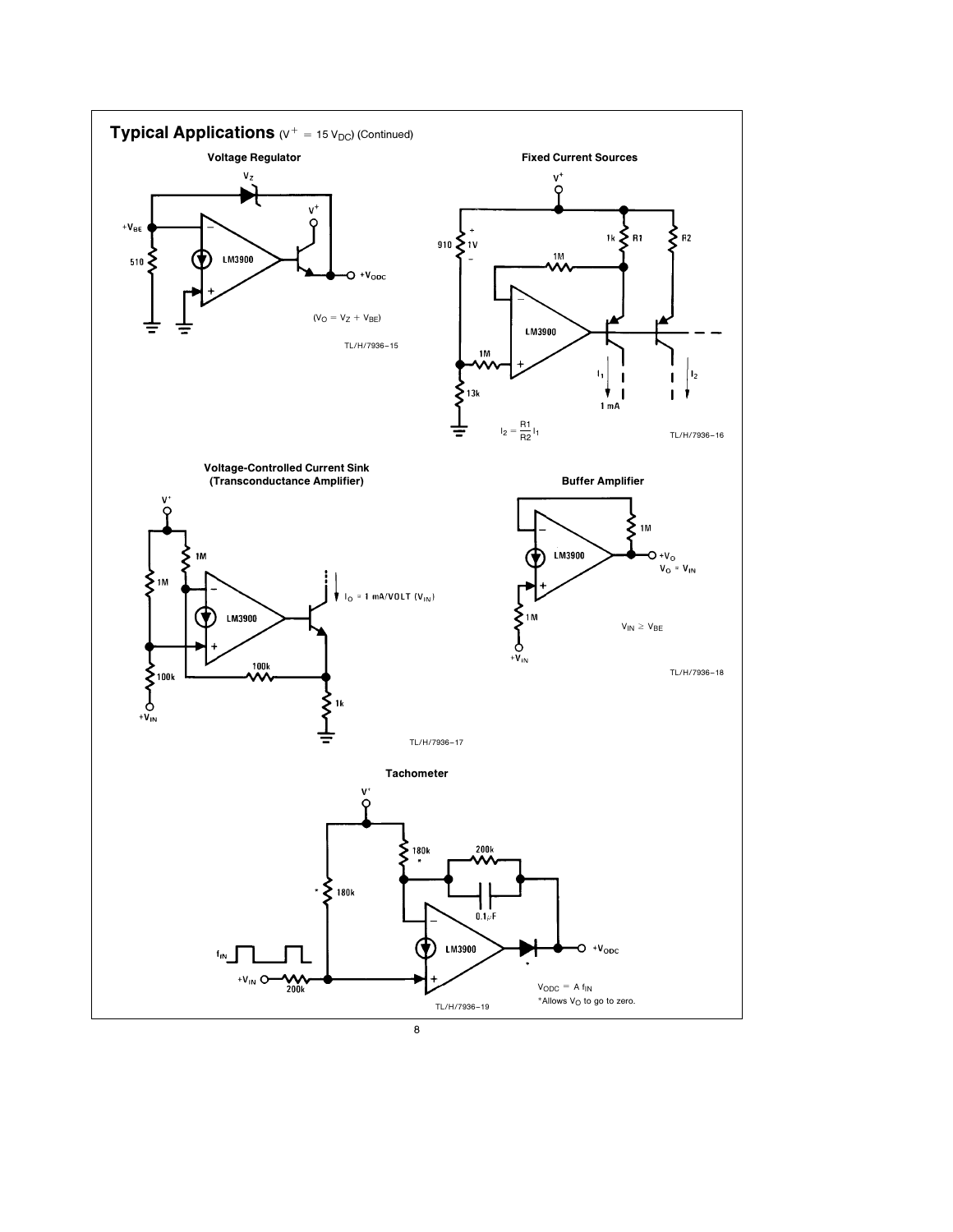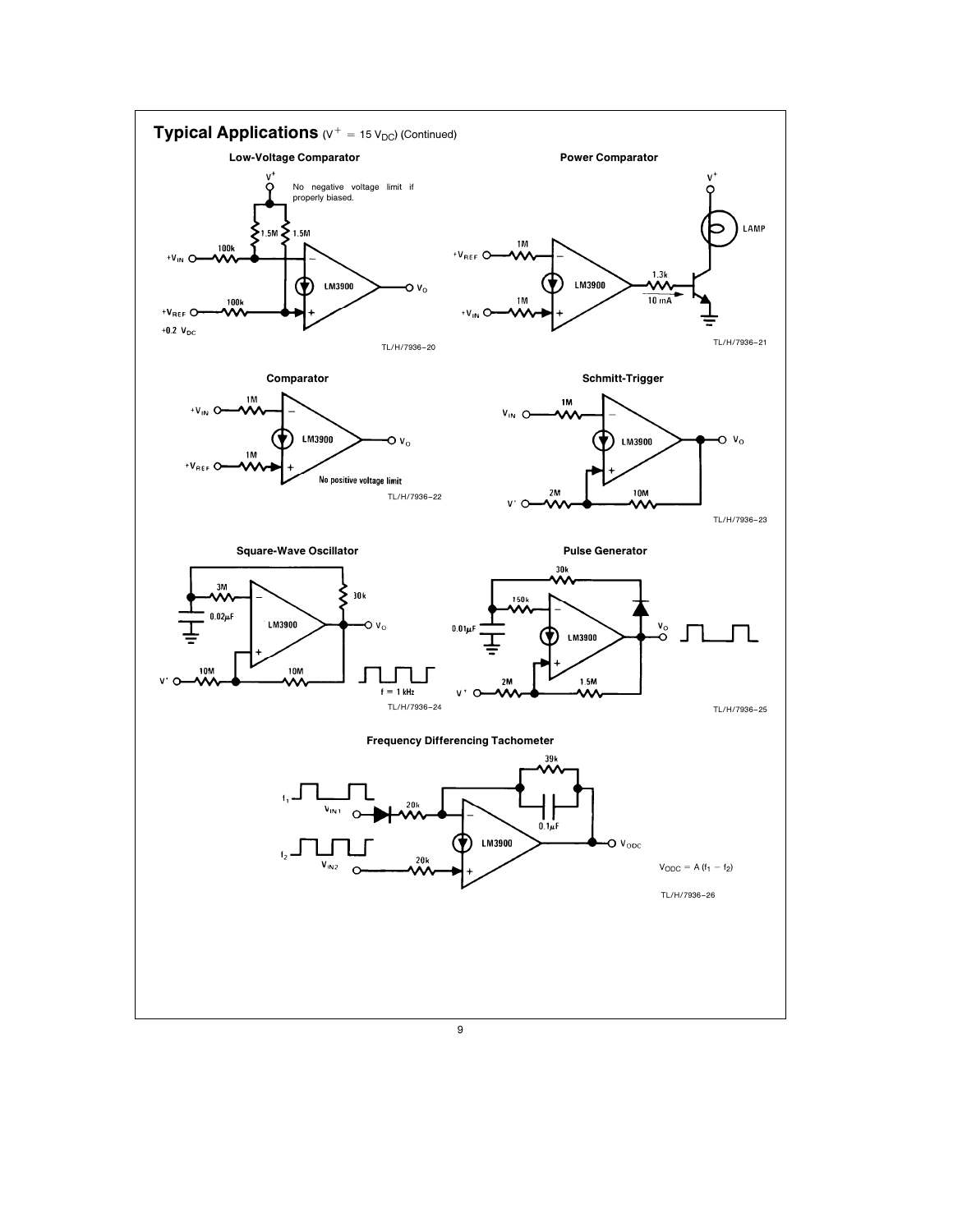

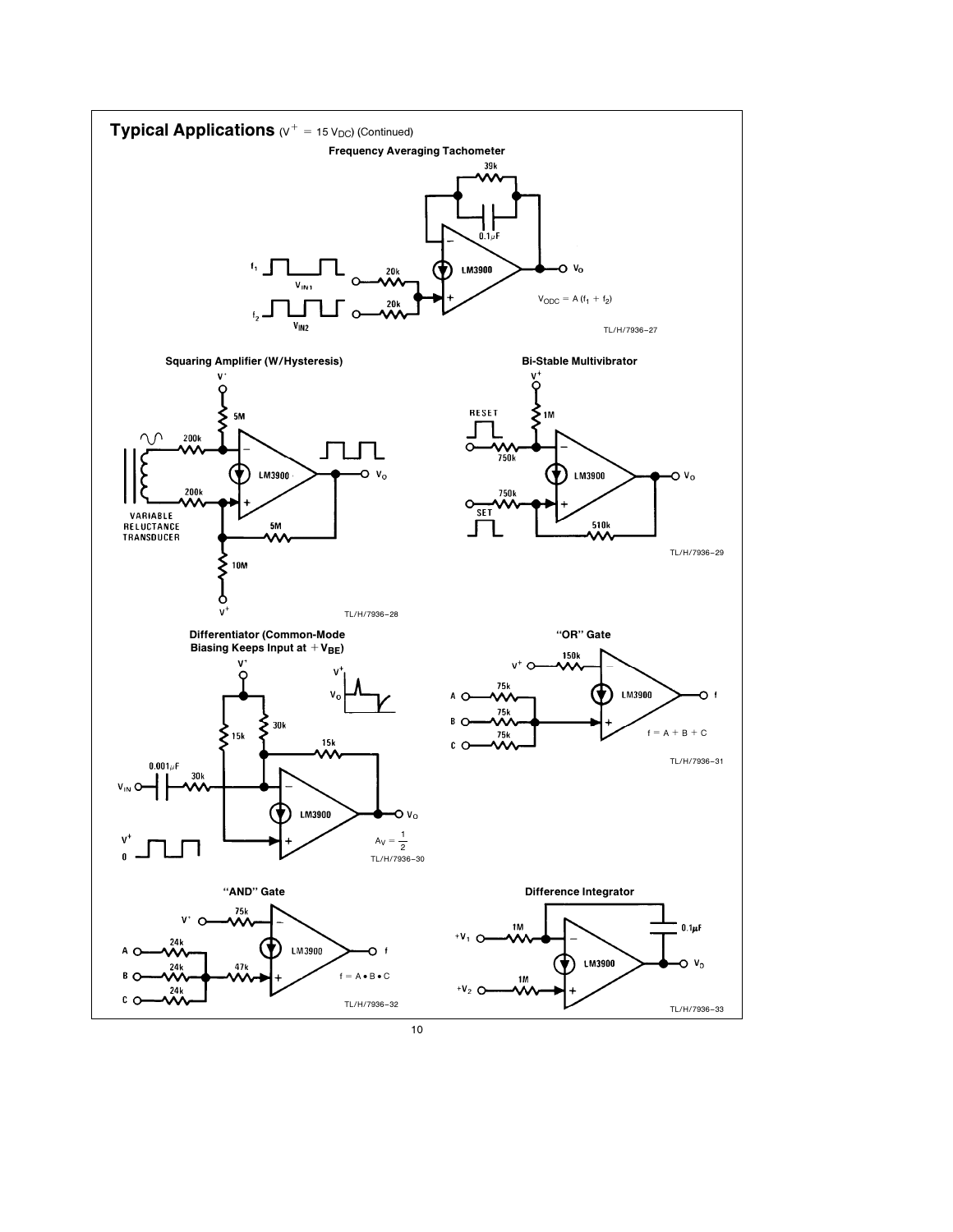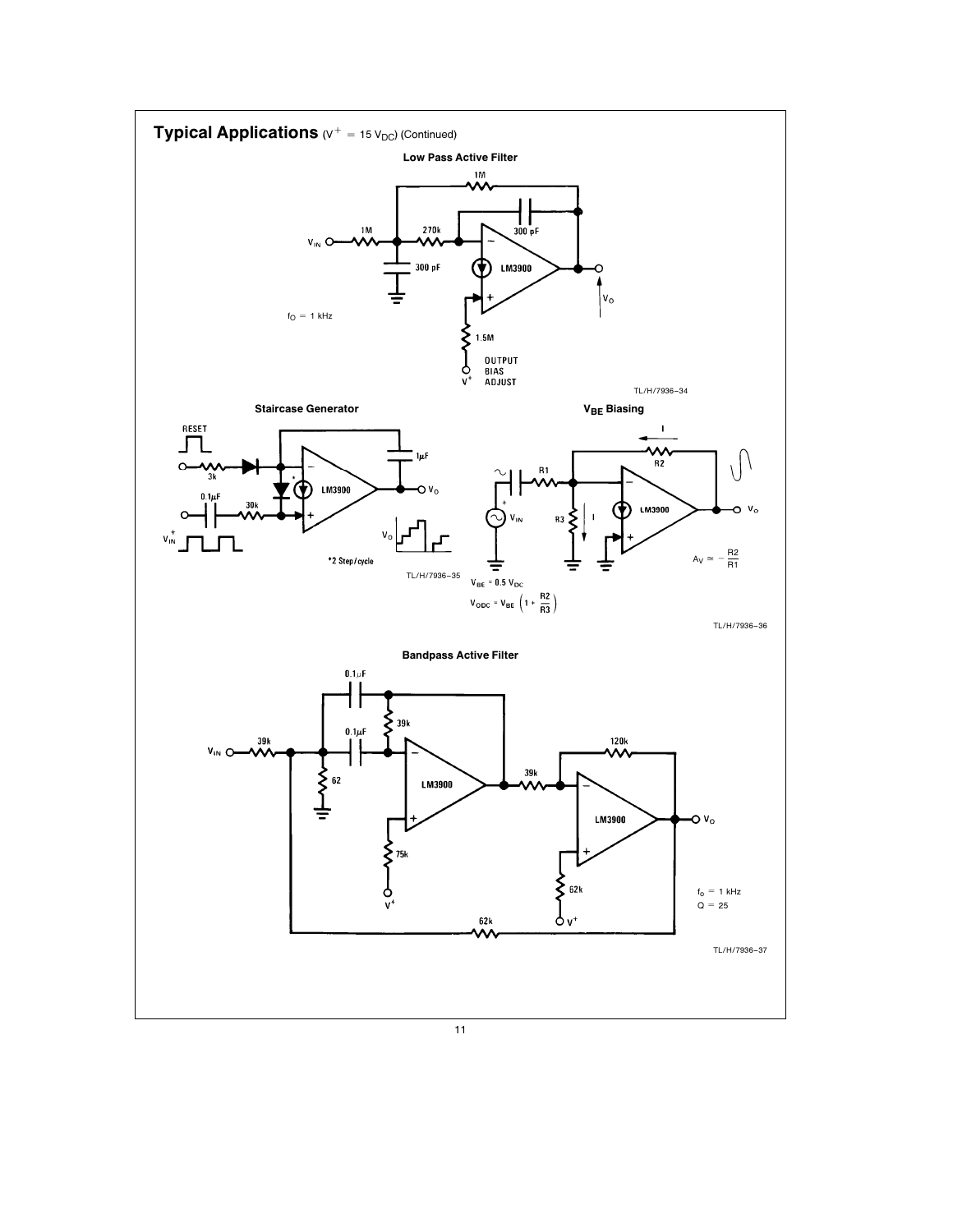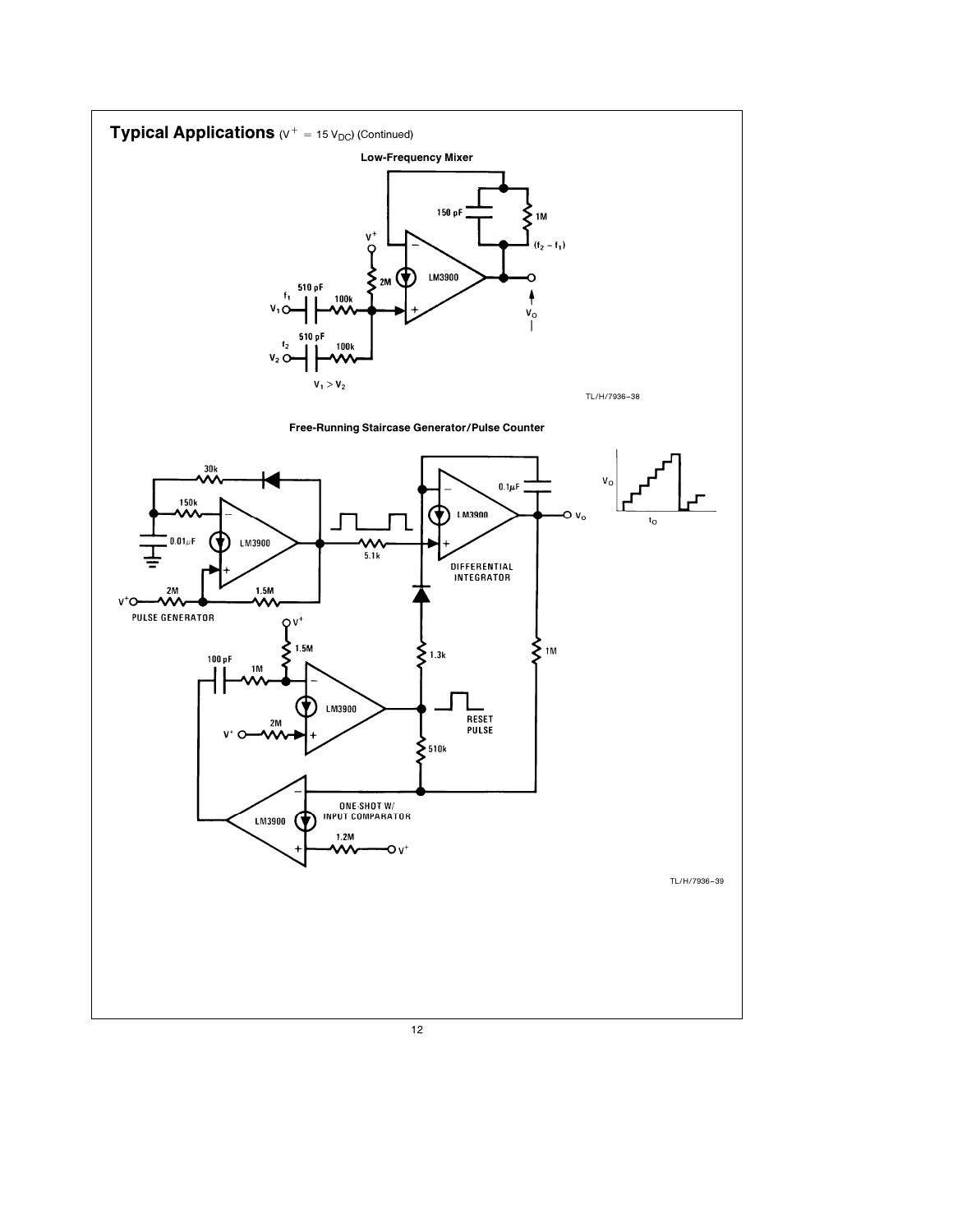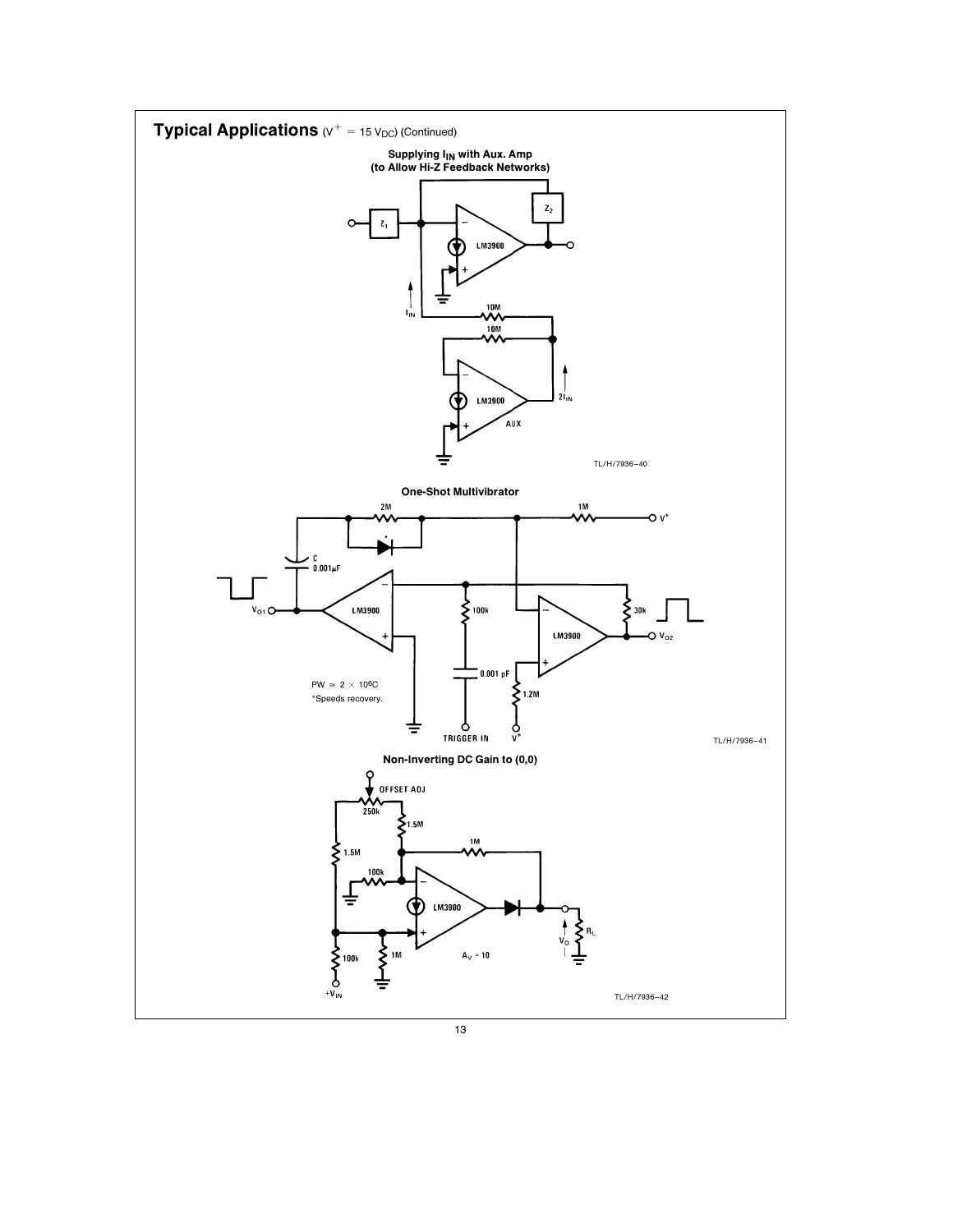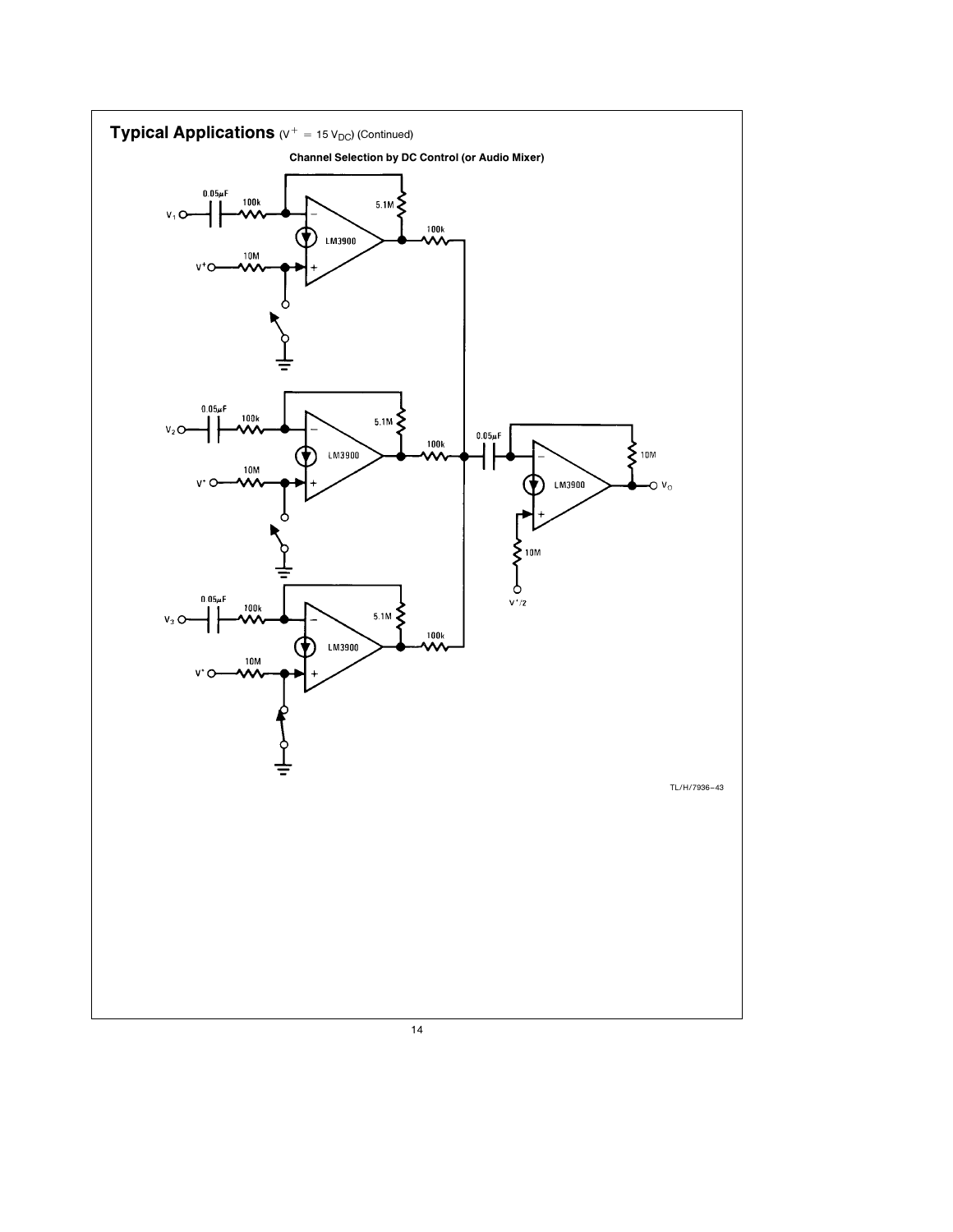

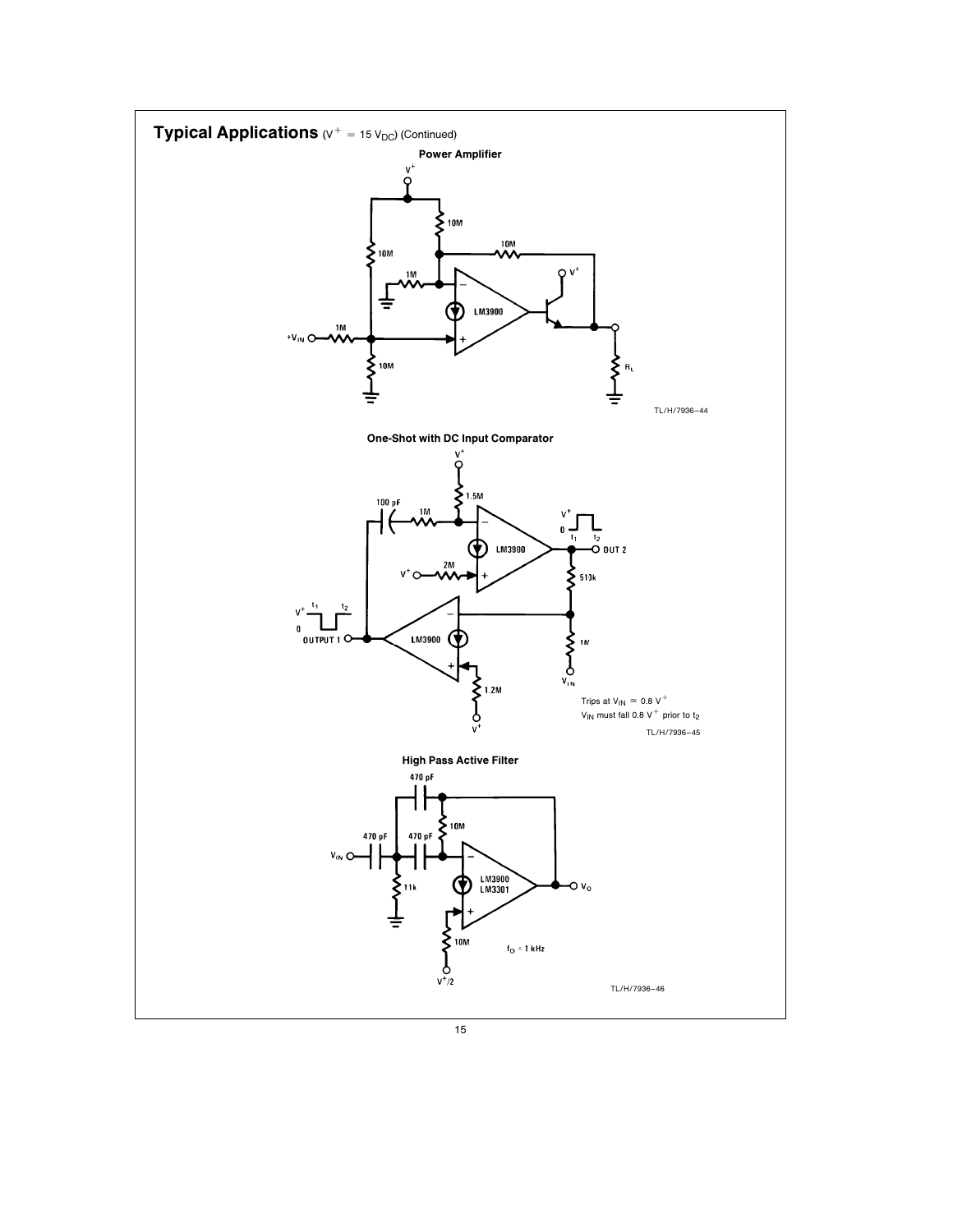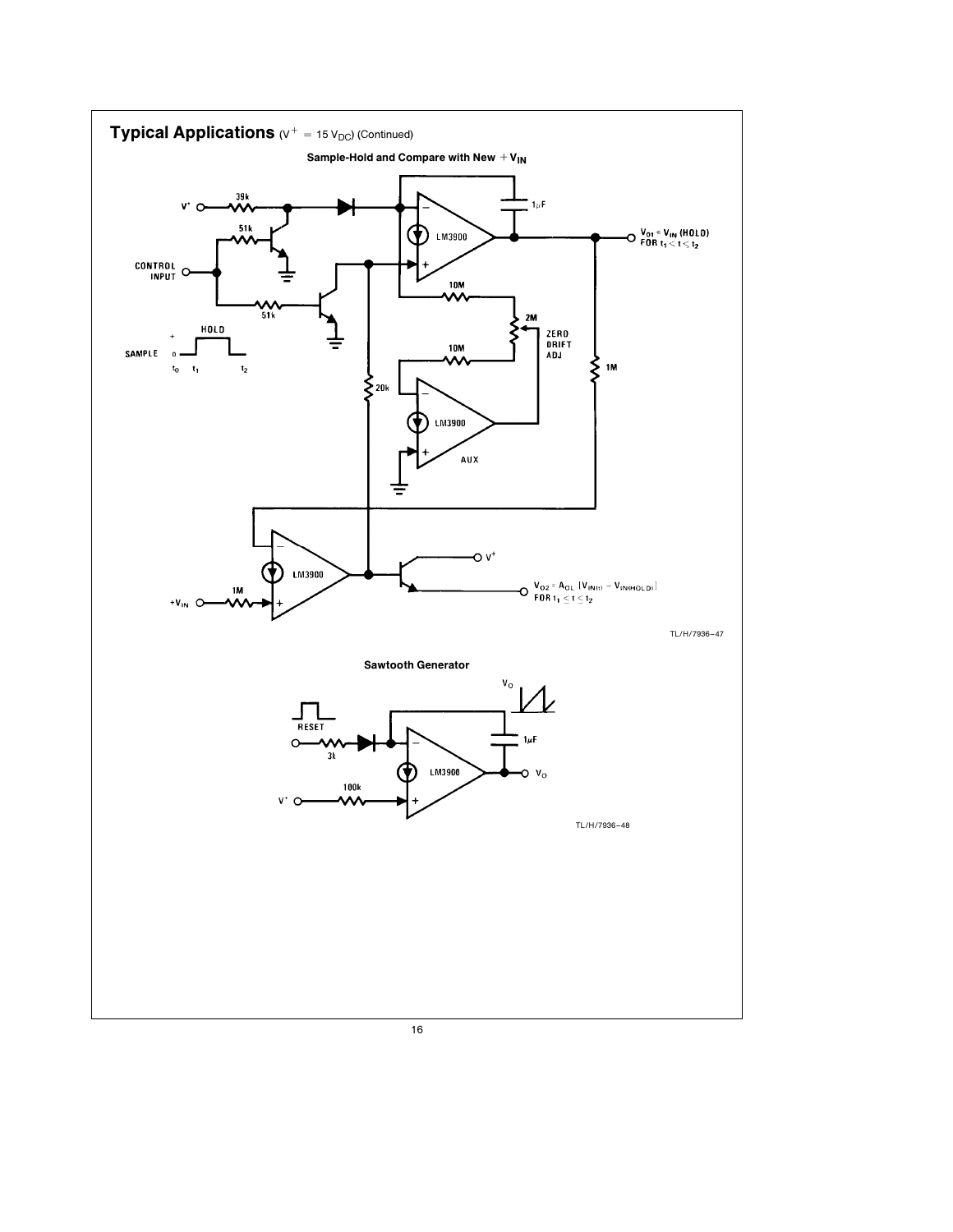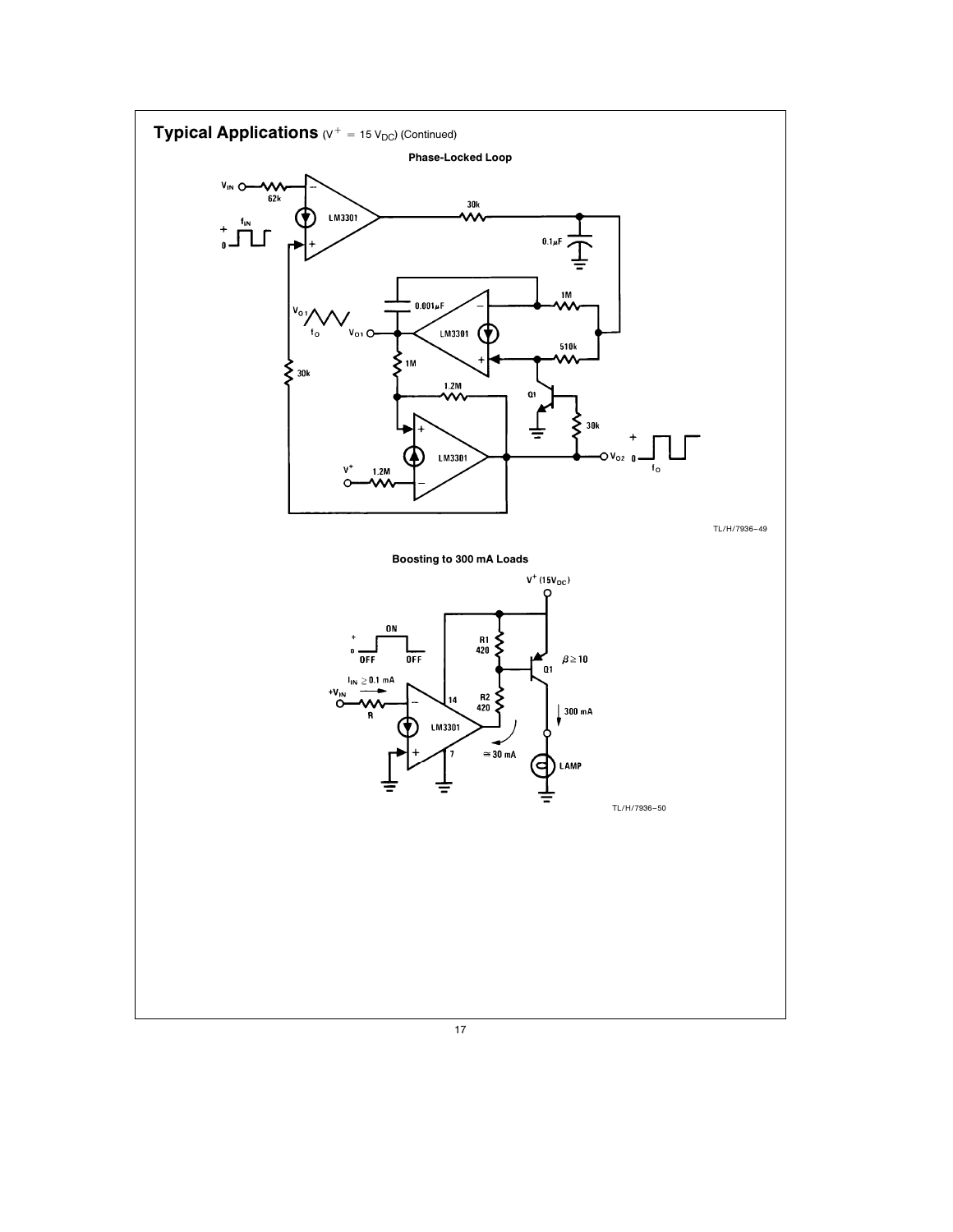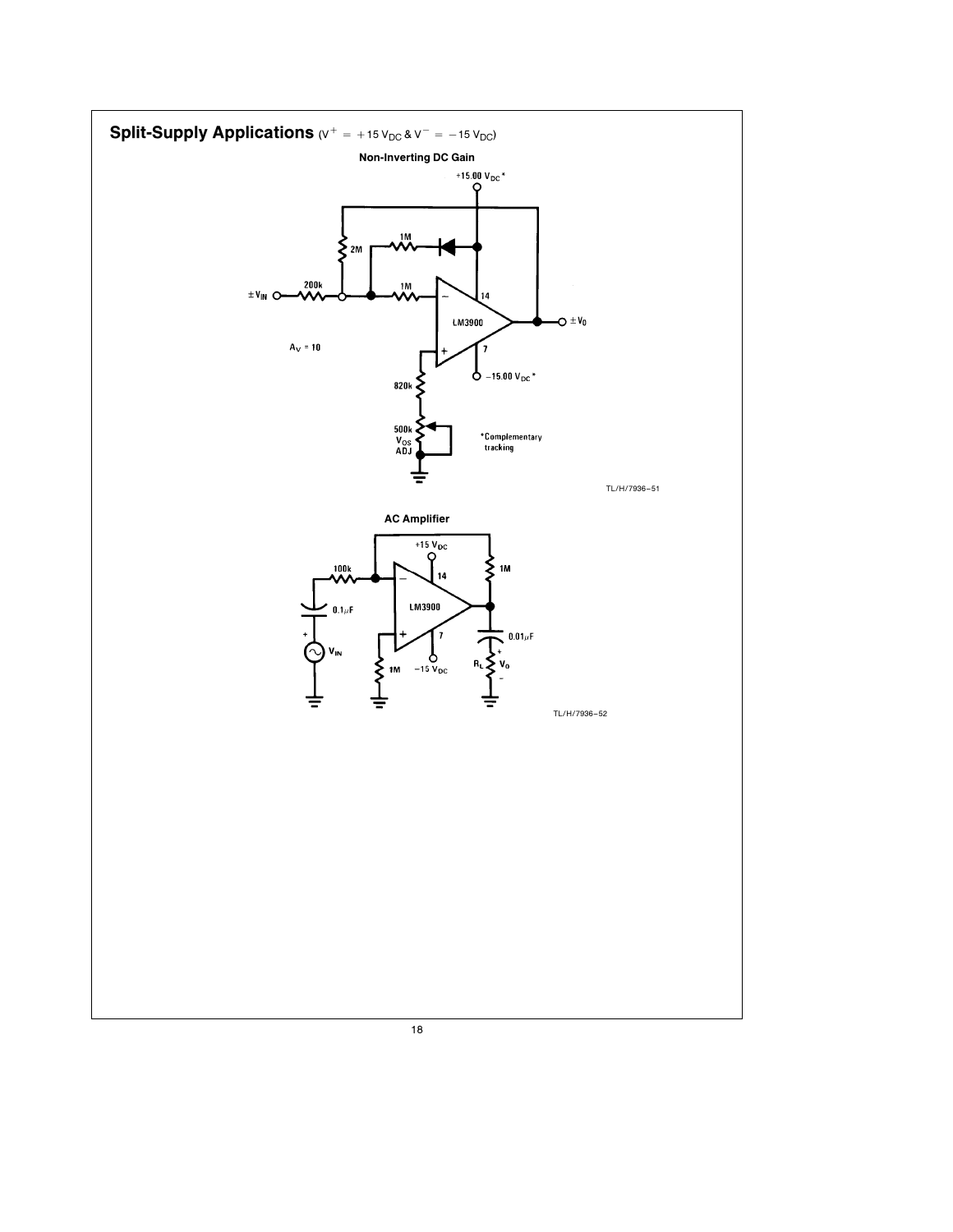